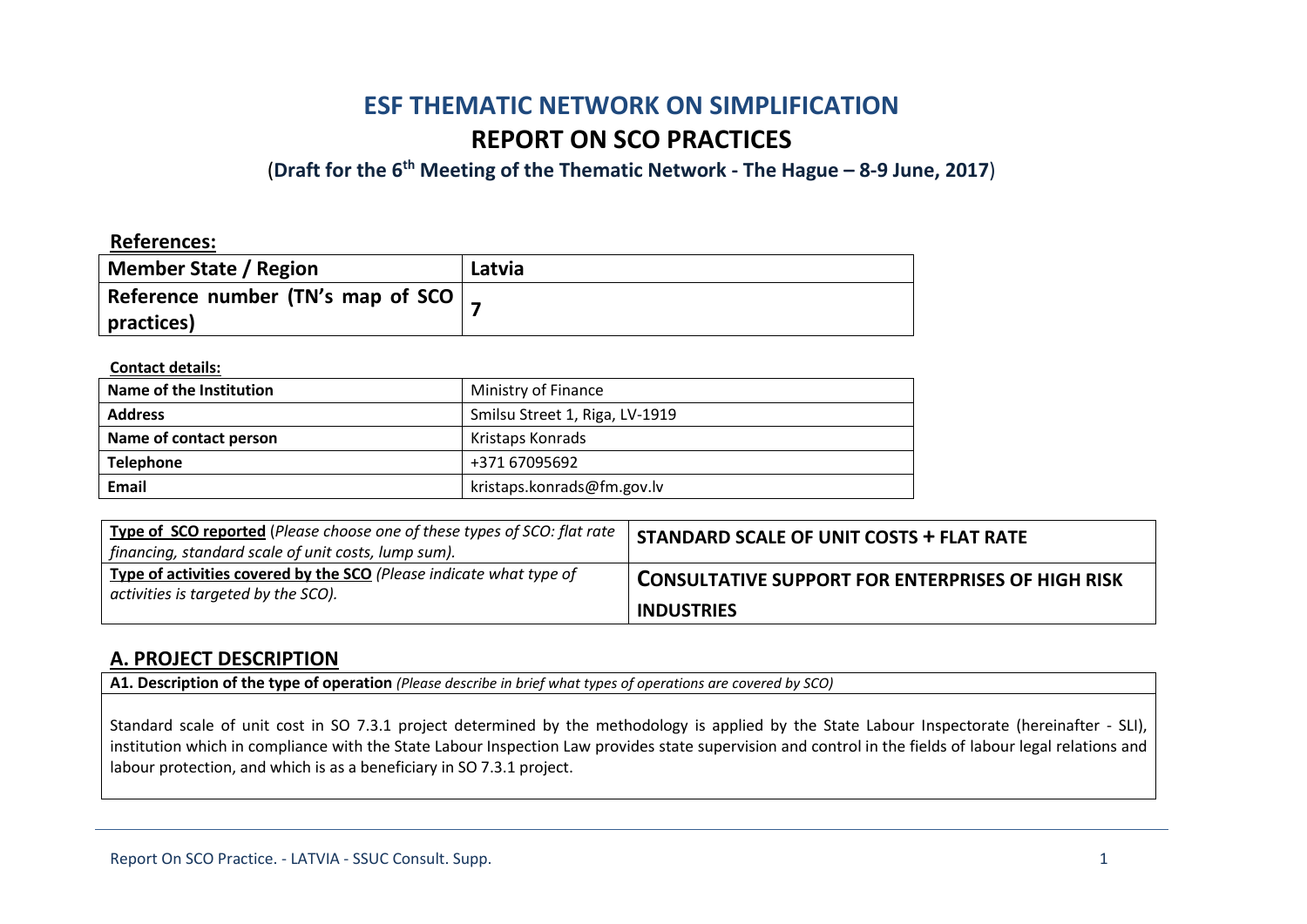#### **ESF THEMATIC NETWORK ON SIMPLIFICATION REPORT ON SCO PRACTICES** (**Draft for the 6th Meeting of the Thematic Network - The Hague – 8-9 June, 2017**)

Standard scale of unit cost is applied for assessment costs of SLI, in order to provide assessment of enterprises of high risk industries, which applied for consultative support:

1. pre-inspection and preparation of initial assessments (hereinafter – pre-inspection);

2. post-inspection on introduction of recommendations proposed while receiving consultation support (hereinafter – post-inspection).

**A2. Definition of outputs/results** (*Please give a short definition of outputs and/or results)*

To justify the eligibility of performance indicator and unit cost to carry out pre-inspections the following conditions are taken into account:

1. Enterprise is applied for support;

2. SLI has taken the decision on providing the support to enterprise in the framework of SO 7.3.1. project;

3. The pre-inspection has been carried out in the enterprise and the initial assessment has been prepared.

To justify the eligibility of performance indicator and unit cost to carry out post-inspections the following conditions are taken into account:

1. SLI has taken the decision on providing the support to enterprise in the framework of SO 7.3.1. project;

2. The pre-inspection has been carried out in the enterprise and the initial assessment has been prepared;

3. the post-inspection has been carried out in the enterprise;

4. In the framework of 7.3.1 project assessment of the received consultative support has been carried out.

**A3. Beneficiaries** *(please indicate the types of beneficiaries involved in the operations covered by SCO)*

State Labour Inspectorate, enterprises

**A4. Target group(s)** *(Please list target groups within projects covered by SCO)*

Target groups are:

1. Workers and employers, enterprises of high risk industries that are economically active;

2. Occupational health and safety professionals;

3. State Labour Inspectorate officers and employees.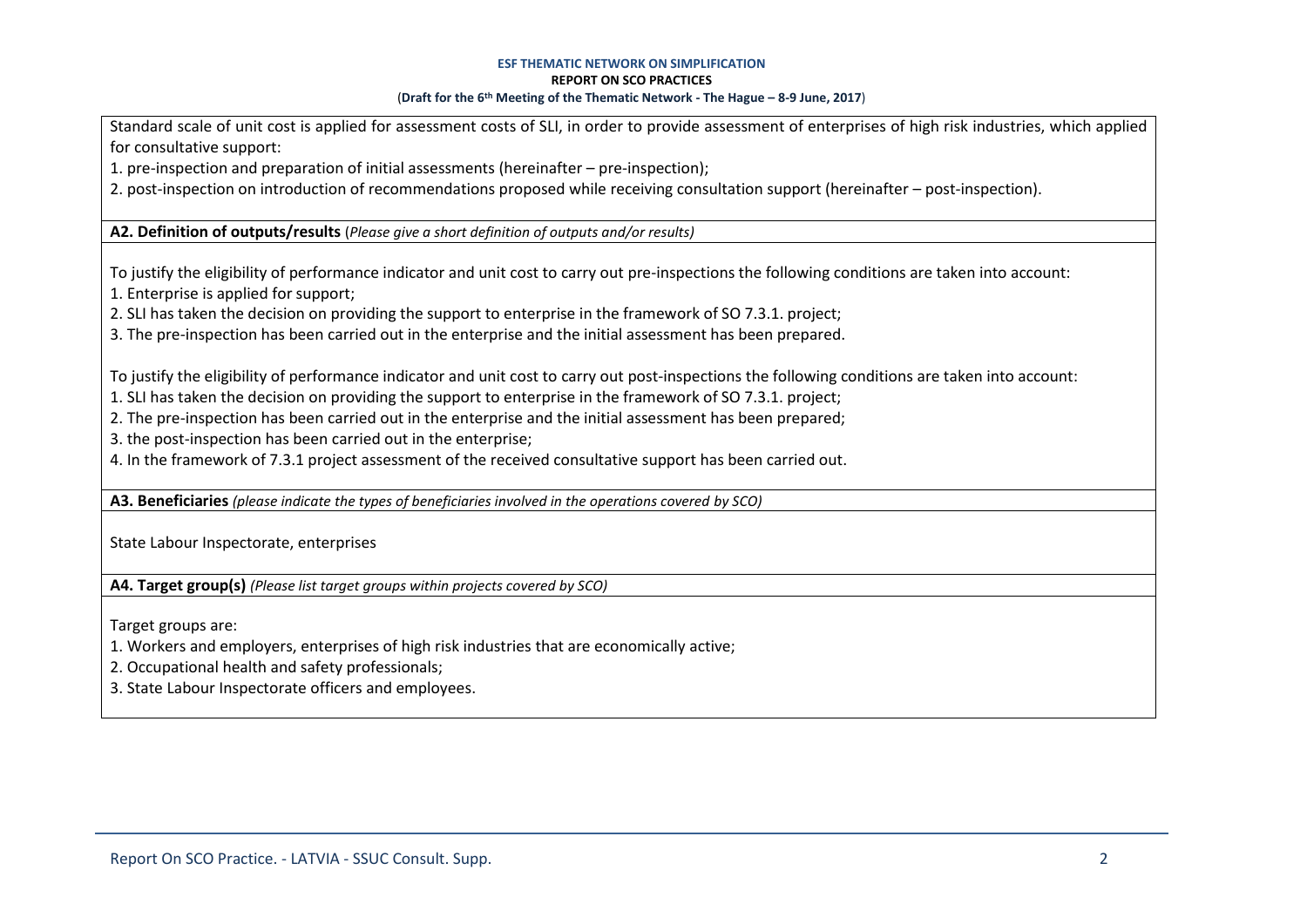### **ESF THEMATIC NETWORK ON SIMPLIFICATION REPORT ON SCO PRACTICES** (**Draft for the 6th Meeting of the Thematic Network - The Hague – 8-9 June, 2017**)

## **B. METHODOLOGY AND CALCULATION METHOD**

**B.1 Methodology** *(please indicate which methodology/ies has/have been used: Fair, equitable and verifiable method / use of existing EU schemes for similar types of operation and beneficiary / Use of existing own national schemes for similar types of operations and beneficiaries / use of rates and specific methods enshrined in the regulation or in a delegated act / use of a draft budget /combination of methodologies). Please indicate if the concerned SCO has been covered by Art. 14(1) ESF)*

Fair, equitable and verifiable method - Calculation of unit cost is based on substantiated information and data and it is based on SLI data of 2013, 2014 and 2015 on human and time resources, and additional costs (use of rates and specific methods enshrined in the regulation – 15% flat rate) necessary to provide one inspection carried out by SLI.

**B.2 Calculation Methods** *(please describe how the calculations have been made)*

Calculation of unit cost is based on substantiated information and data and it is based on State Labour Inspectorate 3 year historical data for the same type of operations (average salary for one inspection = 3 year average salary for inspections / 3 years average number of inspections = unit cost ).

**B.3 Data source** *(please indicate the type of data used and the data source)*

State Labour Inspectorate 3 year historical salary data for one inspection and inspection total number in each year.

State Labour Inspectorate is under the Ministry of Welfare supervision. State Labour Inspectorate governed by the State Labour Inspectorate law. Wages in State Labour Inspectorate are set in national regulation (Regulations of the Cabinet of Ministers).

### **C. IMPLEMENTATION OF SCO**

(*Please describe in brief what implementationrules and conditions have been set out)*

Methodology determine the standard rate of unit cost applied to remuneration of SLI employee involved in action and overhead expenses of one pre-inspection or post-inspection in one enterprise which applied for consultative support within SO 7.3.1 project according to the Regulations of the Cabinet of Ministers No.127 of 1 March 2016 "Regulations for implementation of Operational programme "Growth and Employment" specific support objective 7.3.1. "To improve labour safety, especially in enterprises of hazardous industries"".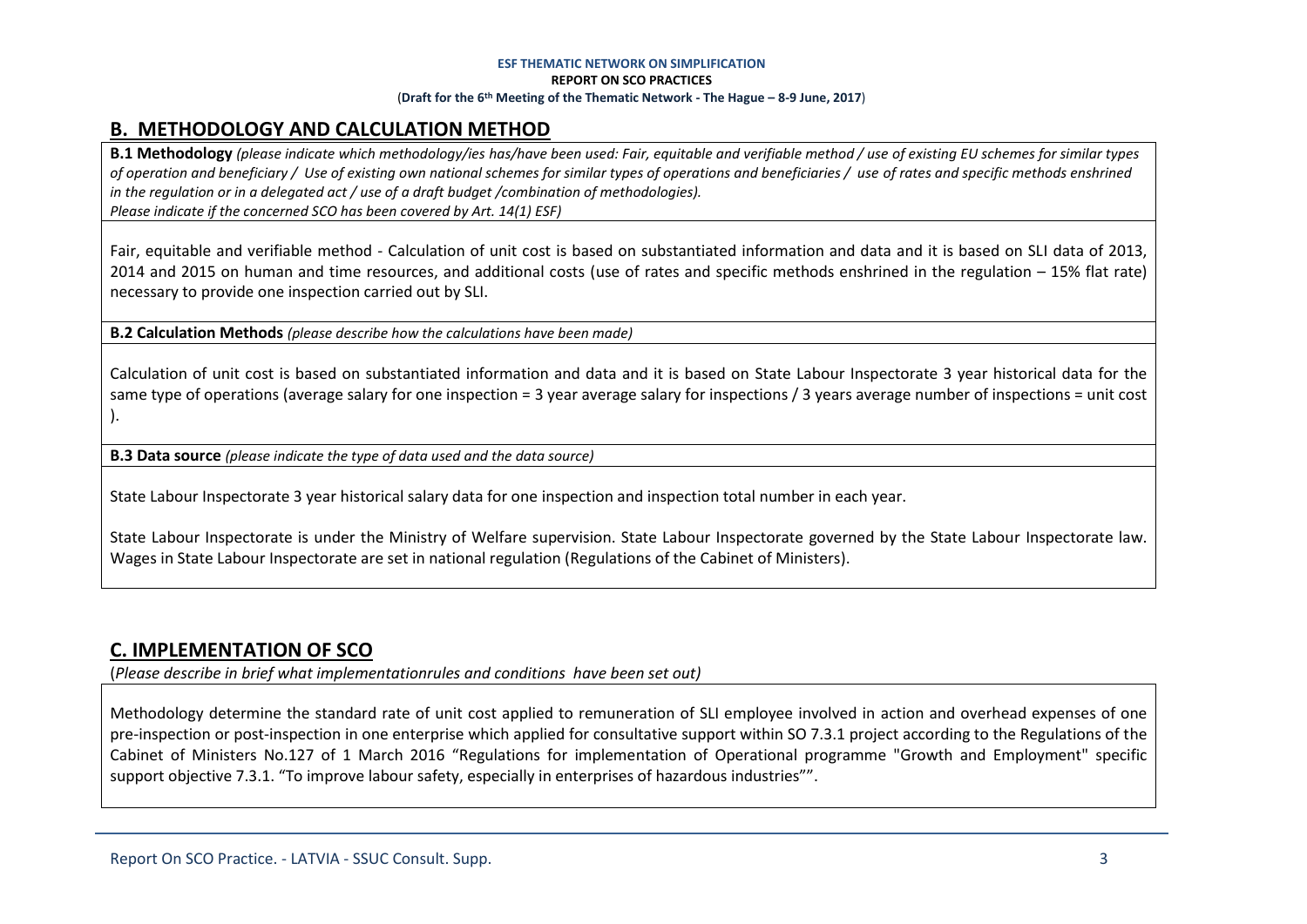### **ESF THEMATIC NETWORK ON SIMPLIFICATION REPORT ON SCO PRACTICES** (**Draft for the 6th Meeting of the Thematic Network - The Hague – 8-9 June, 2017**)

Pre-inspections are carried out in enterprises of high risk industries, which have not received free of charge assessment of work environment risks within EU funds before, and for which SLI adopts a decision for granting consultative support.

Post-inspections are carried out in enterprises of high risk industries, for which SLI adopted a decision for granting consultative support and which received consultative support determined by initial assessments made during pre-inspections, e.g. consultations for employers on assessment of work environment risks, laboratory measurements, training.

## **D. AUDIT TRAIL**

*(Please provide a brief description of the audit trail for the concerned SCO, including documents, key contents/conditions and procedures)*

Copies of the justifying documents are enclosed to payment requests:

1. For justification of carried out pre-inspections: application of enterprises for getting support, decision of SLI for granting support, initial assessment;

2. For justification of carried out post-inspections: assessments of implementation of given recommendations made within given support.

## **E. ASSESSMENT BY THE AUDIT AUTHORITY(IES) INCLUDING EVENTUAL EX ANTE ASSESSMENT**

*(If relevant, please explain how the audit authority has been involved in preparation and assessment of the SCO).* 

National audit authority hasn't been involved in preparation and assessment of the SCO.

### **F. IMPACT OR ADDED VALUE FOR THE MA, BENEFICIARIES AND OTHER STAKEHOLDERS**

*(Please explain how you have perceived impact/added value of the SCO for the MA, beneficiaries and other stakeholders).* 

- 1. Less documentation for payment requests.
- 2. Less mistakes in salary calculation.
- 3. Not necessary to prepare payment approval documentation for indirect costs.